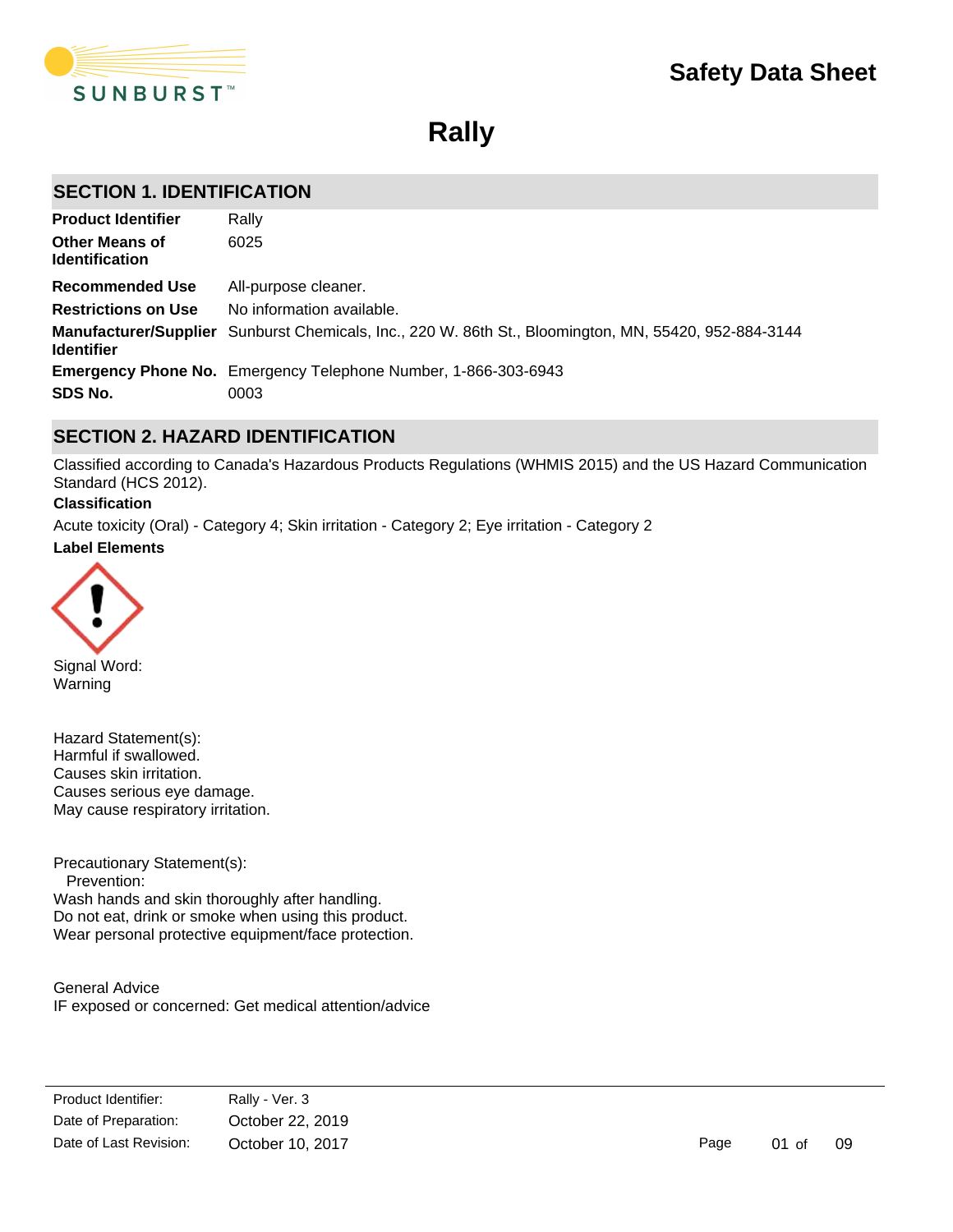### Eyes

IF IN EYES: Rinse cautiously with water for several minutes. Remove contact lenses, if present and easy to do. Continue rinsing.

Immediately call a POISON CENTRE or doctor.

Skin IF ON SKIN: Wash with plenty of water. Take off contaminated clothing and wash it before reuse. If skin irritation occurs: Get medical advice/attention.

Inhalation IF INHALED: If breathing is difficult, remove person to fresh air and keep comfortable for breathing.

Ingestion IF SWALLOWED: Immediately call a POISON CENTRE or doctor. IF SWALLOWED: Rinse mouth. Do NOT induce vomiting.

Storage: Store locked up. Store in a well-ventilated place. Keep container tightly closed.

Disposal:

Dispose of contents and container in accordance with local, regional, national and international regulations. **Other Hazards**

### Not applicable.

-----------------------------------------------------------------------------------------------------------

PRODUCT AT USE DILUTION Classification Category of Use Dilution: Acute toxicity (Oral) - Category 4. Serious eye damage - Category 2;

Signal Word Warning

Hazard Statements Harmful if swallowed Causes eye irriation.

Precautionary Statement(s): Prevention: Harmful if swallowed Causes eye irriation.

General Response:

IF IN EYES: Rinse cautiously with water for several minutes. Remove contact lenses, if present and easy to do. Continue rinsing. If eye irritation persists, Get medical advice/attention. IF ON SKIN: Wash with plenty of water. Take off contaminated clothing and wash it before reuse. IF SWALLOWED: Rinse mouth, sip a glass of water if able to do so. Do NOT induce vomiting. Call a POISON CENTRE or doctor/physician if you feel unwell.

Storage:

Store in accordance with local regulations.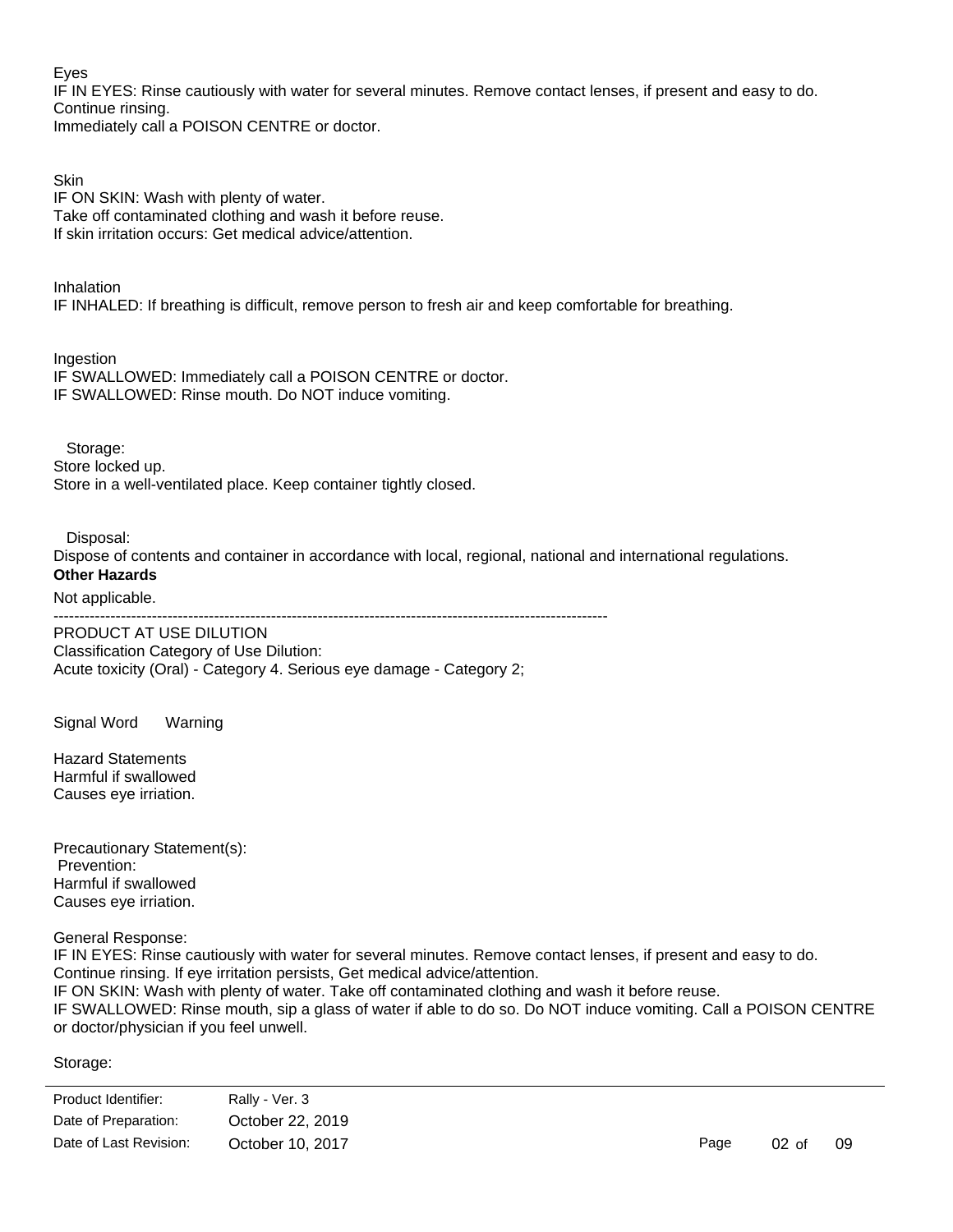## ------------------------------------------------------------------------------------------------------------.

# **SECTION 3. COMPOSITION/INFORMATION ON INGREDIENTS**

| <b>Chemical Name</b>                                          | <b>CAS No.</b> | $\%$        | Other Identifiers   Other Names |  |
|---------------------------------------------------------------|----------------|-------------|---------------------------------|--|
| Pentasodium Triphosphate                                      | 7758-29-4      | $30 - 50$   |                                 |  |
| Mixed Ethoxylated Alcohol                                     | proprietary    | $10 - 15$   |                                 |  |
| Benzenesulphonic acid, C10-C13<br>alkyl derivs., sodium salts | 68411-30-3     | $10 - 15$   |                                 |  |
| Dodecanamide, N-(2-hydroxyethyl)-                             | 142-78-9       | $5 - 15$    |                                 |  |
| Alcohols, C14-15, ethoxylated                                 | 68951-67-7     | $5 - 10$    |                                 |  |
| Sodium carbonate                                              | 497-19-8       | $5 - 10$    |                                 |  |
| 2-propenoic acid, homopolymer,<br>sodium salt                 | 9003-04-7      | $5 - 10$    |                                 |  |
| sodium carboxymethylcellulose                                 | 9004-32-4      | $1 - 3$     |                                 |  |
| Anti-foaming Agent                                            | proprietary.   | $0 - 2$     |                                 |  |
| <b>Blue Dye</b>                                               | proprietary    | $0 - 0.001$ |                                 |  |

#### **Notes**

#### PRODUCT AT USE DILUTION

Contains ingredients listed above at weight % less than 0.5%

PRODUCT AT USE DILUTION No hazardous ingredients at dilution level.

# **SECTION 4. FIRST-AID MEASURES**

### **First-aid Measures**

#### **Inhalation**

Remove source of exposure or move to fresh air. Get medical advice or attention if you feel unwell or are concerned.

#### **Skin Contact**

Wash gently and thoroughly with lukewarm, gently flowing water and mild soap for 5 minutes. If symptoms persist, call a physician.

### **Eye Contact**

Immediately rinse the contaminated eye(s) with lukewarm, gently flowing water for 15-20 minutes, while holding the eyelid(s) open. Seek immediate medical attention/advice.

#### **Ingestion**

Do NOT induce vomiting. Drink plenty of water. Never give anything by mouth to an unconscious person. If symptoms persist, call a physician.

### **First-aid Comments**

Get medical advice or attention if you feel unwell or are concerned.

### PRODUCT AT USE DILUTION

#### EYE CONTACT:

Wash off immediately with plenty of water for at least 15 minutes. Use mild soap if available. Get medical attention if irritation develops and persists.

SKIN CONTACT: Rinse with plenty of water.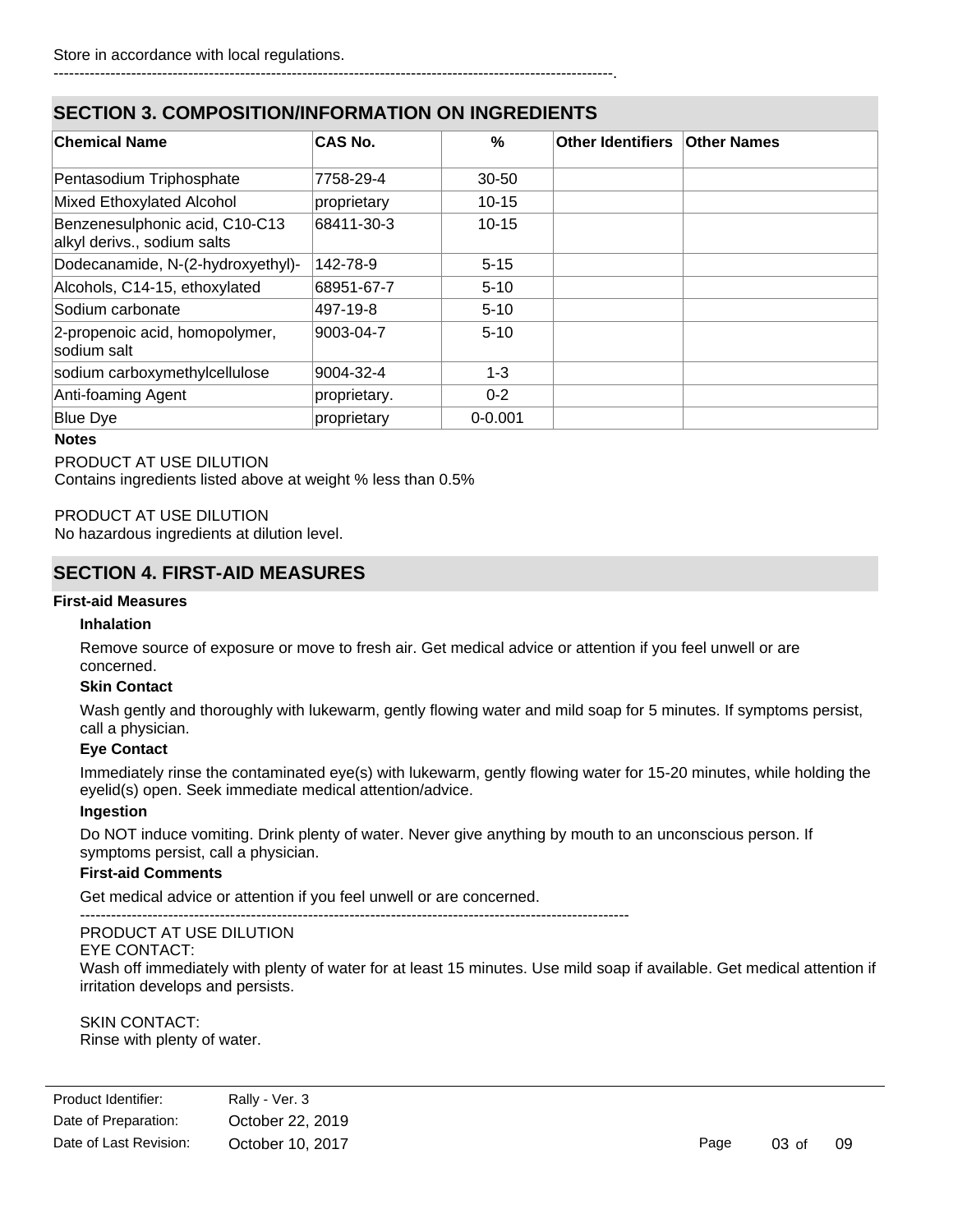INHALATION: Get medical attention if symptoms occur.

INGESTION:

Rinse mouth. Get medical attention if symptoms occur.

----------------------------------------------------------------------------------------------------------.

### **Most Important Symptoms and Effects, Acute and Delayed**

None known.

### **Immediate Medical Attention and Special Treatment**

**Special Instructions**

Treat symptomatically.

# **SECTION 5. FIRE-FIGHTING MEASURES**

## **Extinguishing Media**

### **Suitable Extinguishing Media**

Water. Carbon dioxide (CO 2 ). Dry chemical.

### **Unsuitable Extinguishing Media**

None known.

### **Specific Hazards Arising from the Product**

Not sensitive to static discharge.

Not sensitive to mechanical Impact.

### **Special Protective Equipment and Precautions for Fire-fighters**

As in any fire, wear self-contained breathing apparatus pressure-demand, MSHA/NIOSH (approved or equivalent) and full protective gear.

As in any fire, wear self-contained breathing apparatus pressure-demand, MSHA/NIOSH (approved or equivalent) and full protective gear.

# **SECTION 6. ACCIDENTAL RELEASE MEASURES**

### **Personal Precautions, Protective Equipment, and Emergency Procedures**

Avoid contact with skin, eyes and clothing. Do not breathe spray mist. Ensure adequate ventilation. Use personal protective equipment. If spilled, take caution, as material can cause surfaces to become slippery.

### **Environmental Precautions**

Avoid release to the environment. Collect spillage. See Section 12 for additional Ecological Information. Dispose of contents/container to an approved waste disposal plant.

### **Methods and Materials for Containment and Cleaning Up**

Contain and soak up spill with absorbent that does not react with spilled product. Collect and reuse if possible. Following product recovery, flush area with water.

#### **Other Information**

----------------------------------------------------------------------------------------------------------

# PRODUCT AT USE DILUTION

Personal precautions, protective equipment and emergency procedures: Avoid contact with skin, eyes and clothing. Do not breathe spray mist. Solution can cause surfaces to become slippery

Environmental precautions:

Avoid release to the environment. Rinse or mop up use solutions. Solutions may be flushed down sanitary sewer drains.

Methods and materials for containment and cleaning up: Prevent further leakage and leakage, mop or wipe up spilled solution. Rinse to drain. ----------------------------------------------------------------------------------------------------------.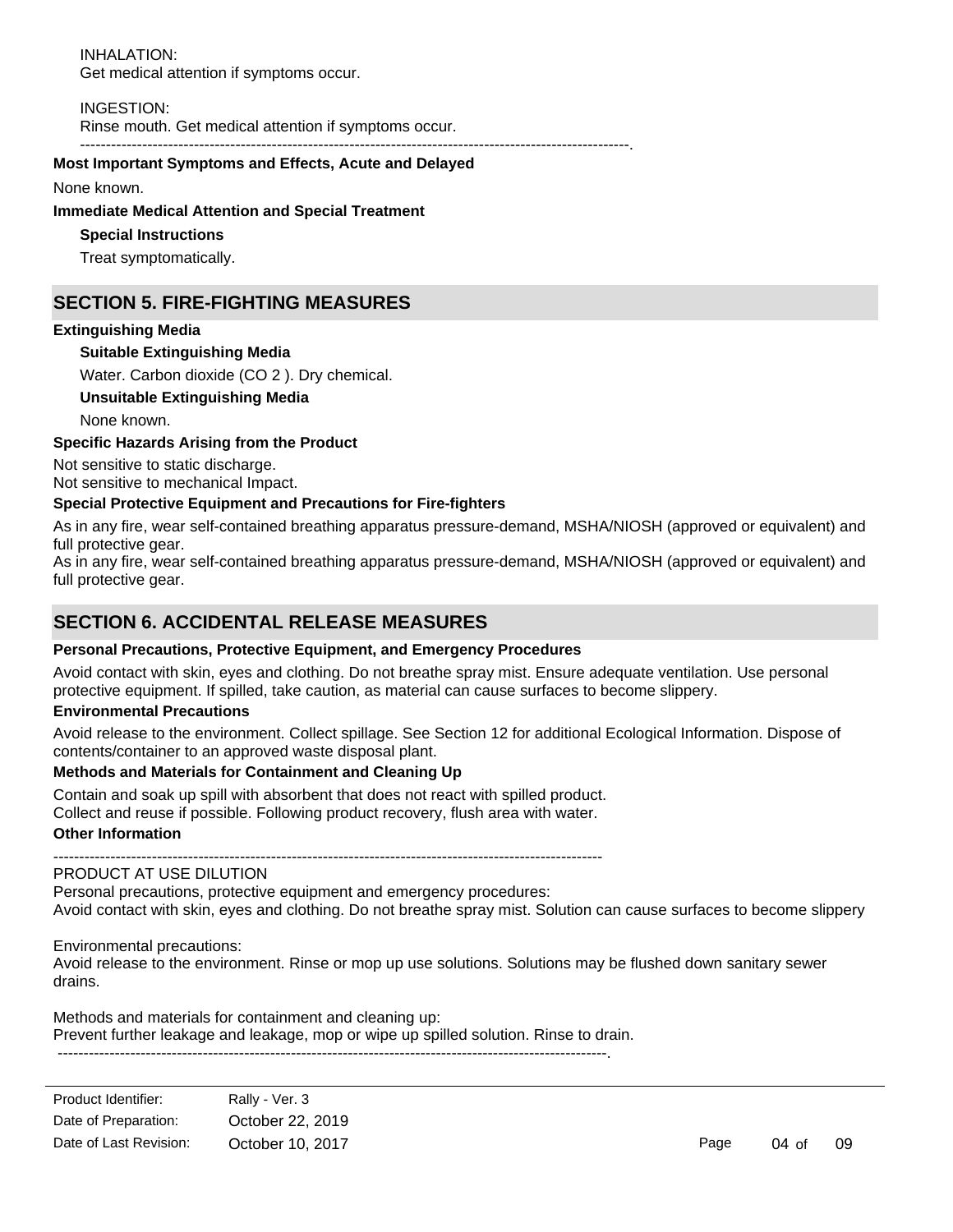# **SECTION 7. HANDLING AND STORAGE**

### **Precautions for Safe Handling**

Handle in accordance with good industrial hygiene and safety practice. Ensure adequate ventilation. Avoid contact with skin, eyes and clothing. Do not breathe vapours or spray mist. Do not eat, drink or smoke when using this product, or its use solutions.

### **Conditions for Safe Storage**

Keep container tightly closed. Keep container closed when not in use. Keep out of the reach of children.

----------------------------------------------------------------------------------------------------------

PRODUCT AT USE DILUTION Precautions for Safe Handling:

Avoid contact with skin and eyes. Wash hands thoroughly after handling.

Conditions for Safe Storage:

Keep out of reach of children. Store in suitable labeled containers.

----------------------------------------------------------------------------------------------------------.

# **SECTION 8. EXPOSURE CONTROLS/PERSONAL PROTECTION**

### **Appropriate Engineering Controls**

Provide eyewash in work area, if contact or splash hazard exists.

### **Individual Protection Measures**

### **Eye/Face Protection**

Wear chemical safety goggles and face shield when contact is possible.

### **Skin Protection**

Rubber or vinyl gloves recommended when handling solid chemicals or their use solutions.

### **Respiratory Protection**

If exposure limits are exceeded or irritation is experienced, NIOSH/MSHA approved respiratory protection should be worn.

# **SECTION 9. PHYSICAL AND CHEMICAL PROPERTIES**

| <b>Basic Physical and Chemical Properties</b>                |                                                     |
|--------------------------------------------------------------|-----------------------------------------------------|
| Appearance                                                   | Blue.                                               |
| Odour                                                        | <b>Odourless</b>                                    |
| <b>Odour Threshold</b>                                       | Not available                                       |
| рH                                                           | Not applicable                                      |
| <b>Melting Point/Freezing Point</b>                          | 60 °C (140 °F) (melting); Not applicable (freezing) |
| <b>Initial Boiling Point/Range</b>                           | Not available                                       |
| <b>Flash Point</b>                                           | Not available                                       |
| <b>Evaporation Rate</b>                                      | Not applicable                                      |
| <b>Flammability (solid, gas)</b>                             | Not applicable                                      |
| <b>Upper/Lower Flammability or</b><br><b>Explosive Limit</b> | Not applicable (upper); Not applicable (lower)      |
| Vapour Pressure                                              | Not applicable                                      |
| Vapour Density (air = 1)                                     | Not applicable                                      |
| Relative Density (water $= 1$ )                              | Not available                                       |
| <b>Solubility</b>                                            | Soluble in water; Not available (in other liquids)  |
| <b>Partition Coefficient,</b><br>n-Octanol/Water (Log Kow)   | Not applicable                                      |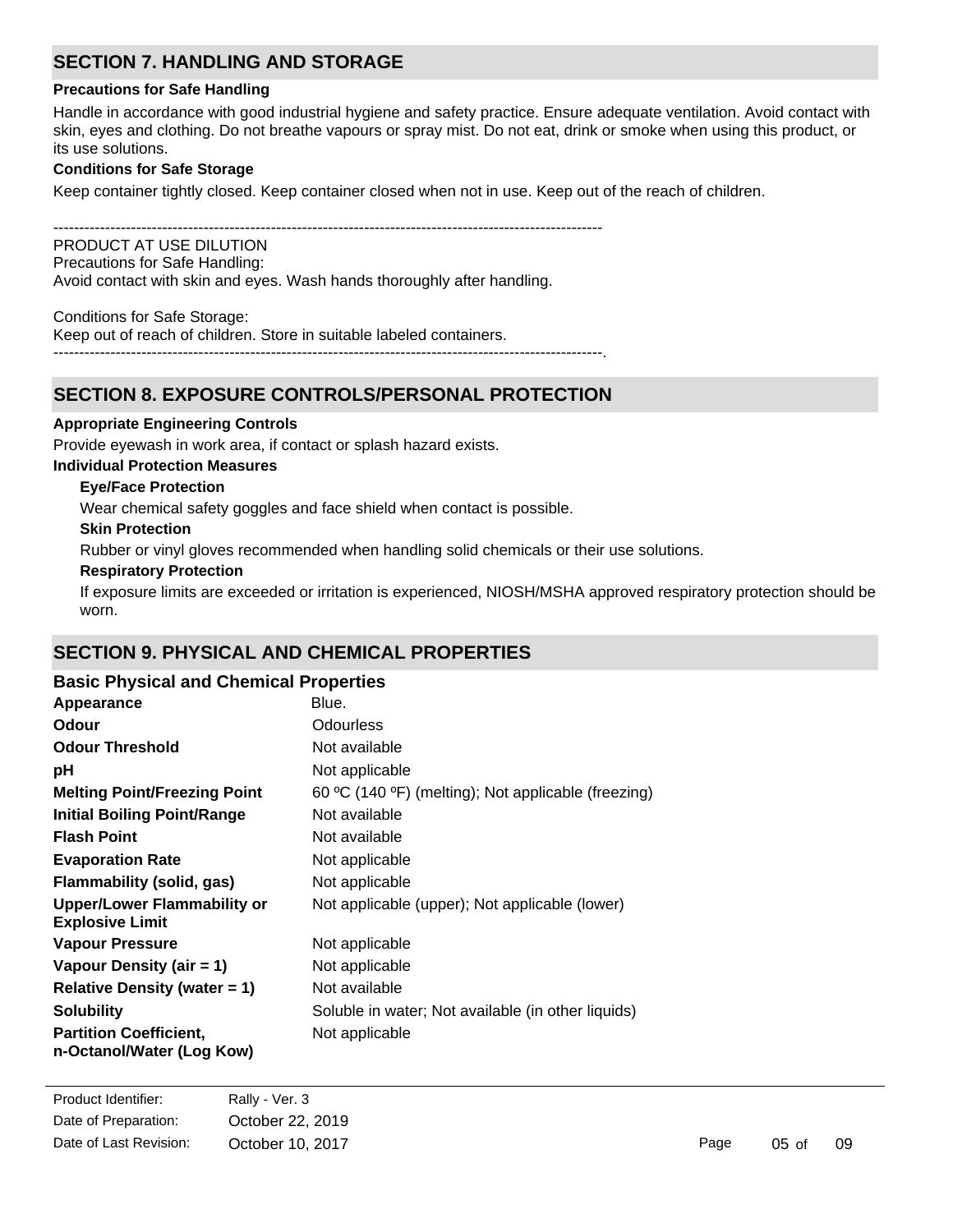| <b>Auto-ignition Temperature</b> | Not applicable                                       |
|----------------------------------|------------------------------------------------------|
| <b>Decomposition Temperature</b> | Not available                                        |
| <b>Viscosity</b>                 | Not applicable (kinematic); Not applicable (dynamic) |
| <b>Other Information</b>         |                                                      |
| <b>Physical State</b>            | Solid                                                |
| <b>Use Dilution</b>              | Use dilution pH is 9.0 - 10.0 pH                     |
| <b>VOC Content</b>               | VOC Content $(\%) = 0\%$                             |

# **SECTION 10. STABILITY AND REACTIVITY**

**Chemical Stability** Normally stable. **Conditions to Avoid** None known. **Incompatible Materials** None known. **Hazardous Decomposition Products** None known. **Possibility of Hazardous Reactions** None expected under normal conditions of storage and use. **Reactivity** None known.

# **SECTION 11. TOXICOLOGICAL INFORMATION**

## **Likely Routes of Exposure**

Eye contact; skin contact.

# **Acute Toxicity**

| ∣Chemical Name                                                   | <b>LC50</b>    | LD50 (oral)      | LD50 (dermal)        |
|------------------------------------------------------------------|----------------|------------------|----------------------|
| Benzenesulphonic acid,<br>C10-C13 alkyl derivs.,<br>sodium salts | Not available  | 1020 mg/kg (rat) | Not available        |
| Pentasodium Triphosphate                                         | Not available  | 4640 mg/kg (rat) | Not available        |
| Alcohols, C14-15,<br>ethoxylated                                 | Not available  | 1000 mg/kg (rat) | $>$ 2000 mg/kg (rat) |
| Sodium carbonate                                                 | Not available  | 4090 mg/kg (rat) | Not available        |
| Anti-foaming Agent                                               | Not applicable | Not applicable   | Not applicable       |

LC50: No information was located.

LD50 (oral): No information was located.

LD50 (dermal): No information was located.

**Skin Corrosion/Irritation**

Causes skin irritation.

# **Serious Eye Damage/Irritation**

Causes serious eye damage.

## **STOT (Specific Target Organ Toxicity) - Single Exposure**

## **Inhalation**

**Ingestion**

May cause irritation of respiratory tract. May cause allergy or asthma symptoms or breathing difficulties if inhaled.

| Product Identifier:    | Rally - Ver. 3   |  |  |
|------------------------|------------------|--|--|
| Date of Preparation:   | October 22, 2019 |  |  |
| Date of Last Revision: | October 10, 2017 |  |  |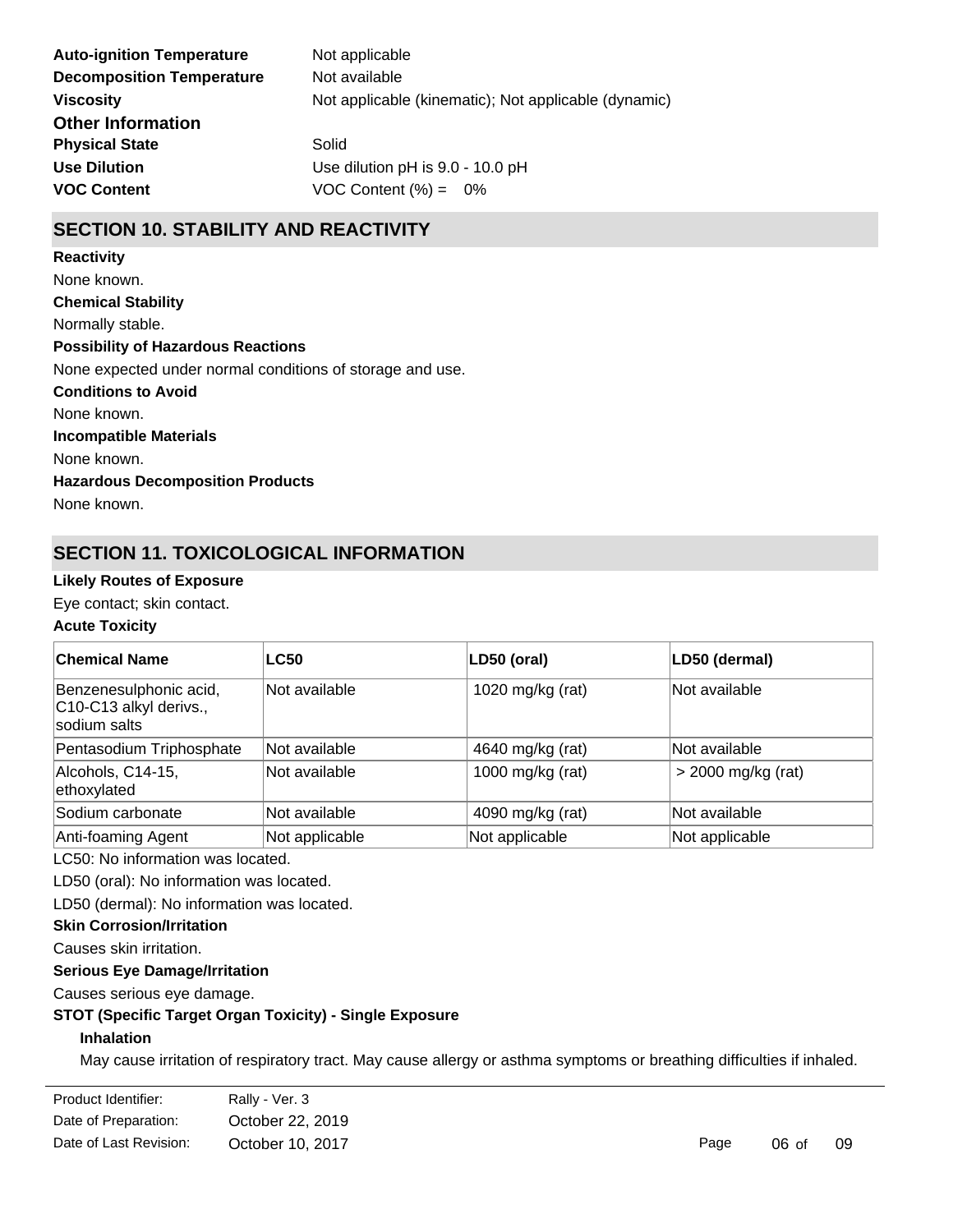## **Ingestion**

Harmful if swallowed. Ingestion may cause gastrointestinal irritation, nausea, vomiting and diarrhea.

**Aspiration Hazard**

No information was located.

## **STOT (Specific Target Organ Toxicity) - Repeated Exposure**

No information available.

## **Respiratory and/or Skin Sensitization**

No information available.

# **Carcinogenicity**

A5 – Not suspected as a human carcinogen.

# **Reproductive Toxicity**

**Development of Offspring**

No information was located.

**Sexual Function and Fertility**

No information was located.

**Effects on or via Lactation**

No information was located.

## **Germ Cell Mutagenicity**

Not mutagenic.

### **Interactive Effects**

No information was located.

## **Other Information**

---------------------------------------------------------------------------------------

# PRODUCT AT USE DILUTION

Inhalation: May cause irritation of respiratory tract. Eye Contact: Causes eye irritation. Skin Contact: May cause skin irritation. Ingestion: Harmful if swallowed. Ingestion may cause gastrointestinal irritation, nausea, vomiting, and diarrhea. ---------------------------------------------------------------------------------------

# **SECTION 12. ECOLOGICAL INFORMATION**

# **Ecotoxicity**

Harmful, with long lasting effects to aquatic life, based on acute toxicity tests.

## **Acute Aquatic Toxicity**

| <b>Chemical Name</b>                                             | LC50 Fish                                                                             | <b>EC50 Crustacea</b>                                 | <b>ErC50 Aquatic</b><br><b>Plants</b> | ErC50 Algae                                                                   |
|------------------------------------------------------------------|---------------------------------------------------------------------------------------|-------------------------------------------------------|---------------------------------------|-------------------------------------------------------------------------------|
| Benzenesulphonic acid,<br>C10-C13 alkyl derivs.,<br>sodium salts | 1.67 mg/L (Lepomis<br>macrochirus<br>(bluegill); 96-hour)                             | 2.9 mg/L (Daphnia<br>magna (water flea);<br>48-hour)  | Not available                         | $29 \text{ mg/L}$<br>(Pseudokirchneriella<br>subcapitata (algae);<br>96-hour) |
| 2-propenoic acid,<br>homopolymer, sodium salt                    | Not available                                                                         | Not available                                         | Not available                         | Not available                                                                 |
| Alcohols, C14-15,<br>ethoxylated                                 | $0.9 \text{ mg/L}$<br>(Oncorhynchus<br>mykiss (rainbow<br>trout); 96-hour;<br>static) | 0.25 mg/L (Daphnia<br>magna (water flea);<br>48-hour) | Not available                         | 0.95 mg/L (96-hour)                                                           |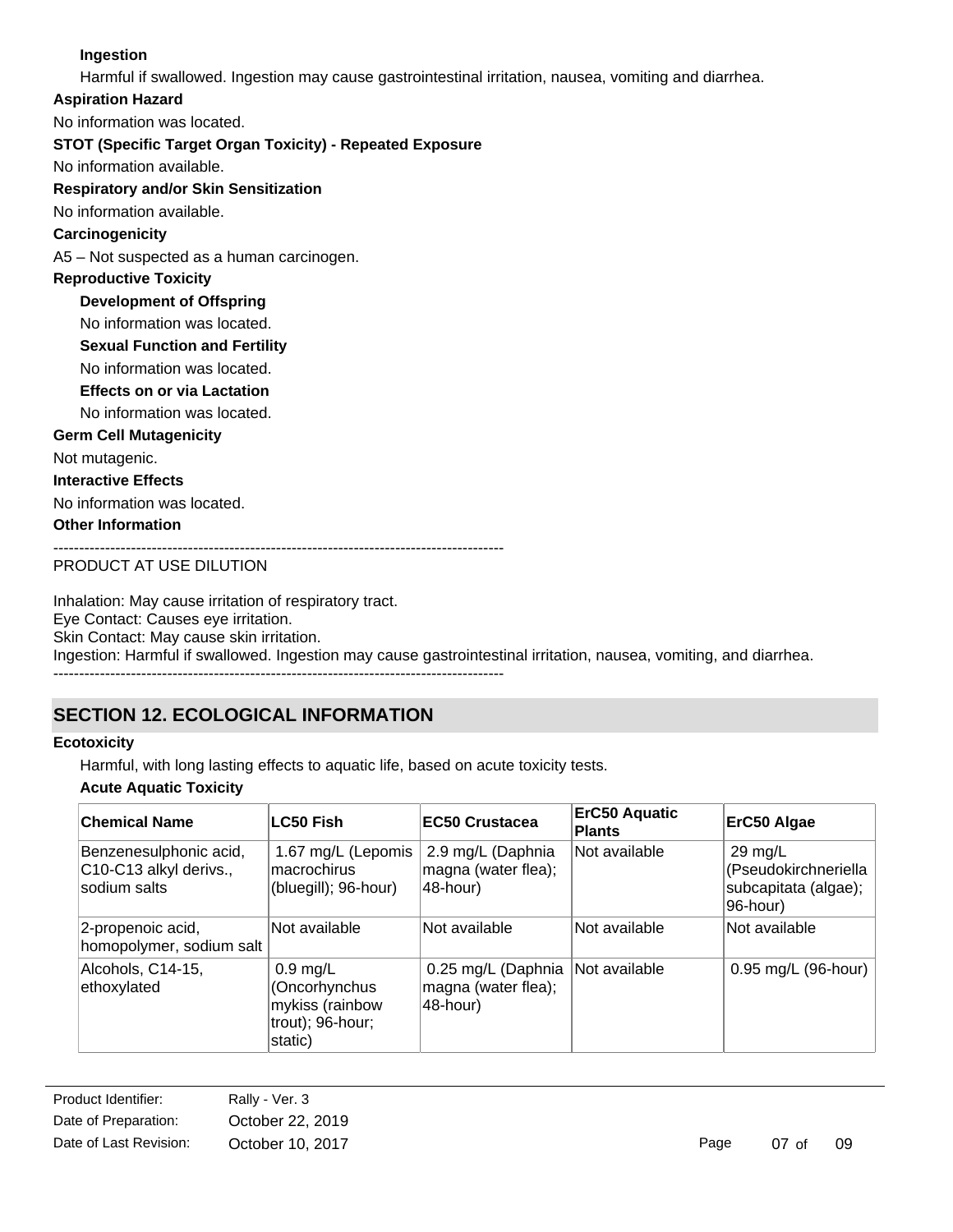| Sodium carbonate   | 300-320 mg/L<br>l(Lepomis<br>macrochirus<br>(bluegill); 96-hour) | 265 mg/L (Daphnia<br>magna (water flea)) | Not available  | Not available  |
|--------------------|------------------------------------------------------------------|------------------------------------------|----------------|----------------|
| Anti-foaming Agent | Not applicable                                                   | Not applicable                           | Not applicable | Not applicable |

## **Persistence and Degradability**

No information available.

**Bioaccumulative Potential**

No information available.

### **Mobility in Soil**

No information was located.

### **Other Adverse Effects**

There is no information available.

# **SECTION 13. DISPOSAL CONSIDERATIONS**

# **Disposal Methods**

Dispose of contents and container in accordance with local, regional, national and international regulations.

# **SECTION 14. TRANSPORT INFORMATION**

Not regulated under Canadian TDG regulations. Not regulated under US DOT Regulations.

**Special Precautions** Not applicable **Environmental Hazards** Not applicable

# **Transport in Bulk According to Annex II of MARPOL 73/78 and the IBC Code**

Not applicable

# **SECTION 15. REGULATORY INFORMATION**

# **Safety, Health and Environmental Regulations**

## **Canada**

# **Domestic Substances List (DSL) / Non-Domestic Substances List (NDSL)**

All ingredients are listed on the DSL/NDSL.

## **USA**

## **Toxic Substances Control Act (TSCA) Section 8(b)**

All ingredients are listed on the TSCA Inventory.

## **Additional USA Regulatory Lists**

## SARA Title III - Section 313:

Section 313 of Title III of the Superfund Amendments and Reauthorization Act of 1986 (SARA). This product does not contain any chemicals which are subject to the reporting requirements of the Act and Title 40 of the Code of Federal Regulations, Part 372.

SARA Title III - Section 311/312:

| Acute Health Hazard               | Yes |    |
|-----------------------------------|-----|----|
| Chronic Health Hazard             | Nο  |    |
| Fire Hazard                       | No  |    |
| Sudden Release of Pressure Hazard |     | N٥ |
| Reactive Hazard                   |     | N٥ |

| Product Identifier:    | Rally - Ver. 3   |
|------------------------|------------------|
| Date of Preparation:   | October 22, 2019 |
| Date of Last Revision: | October 10, 2017 |